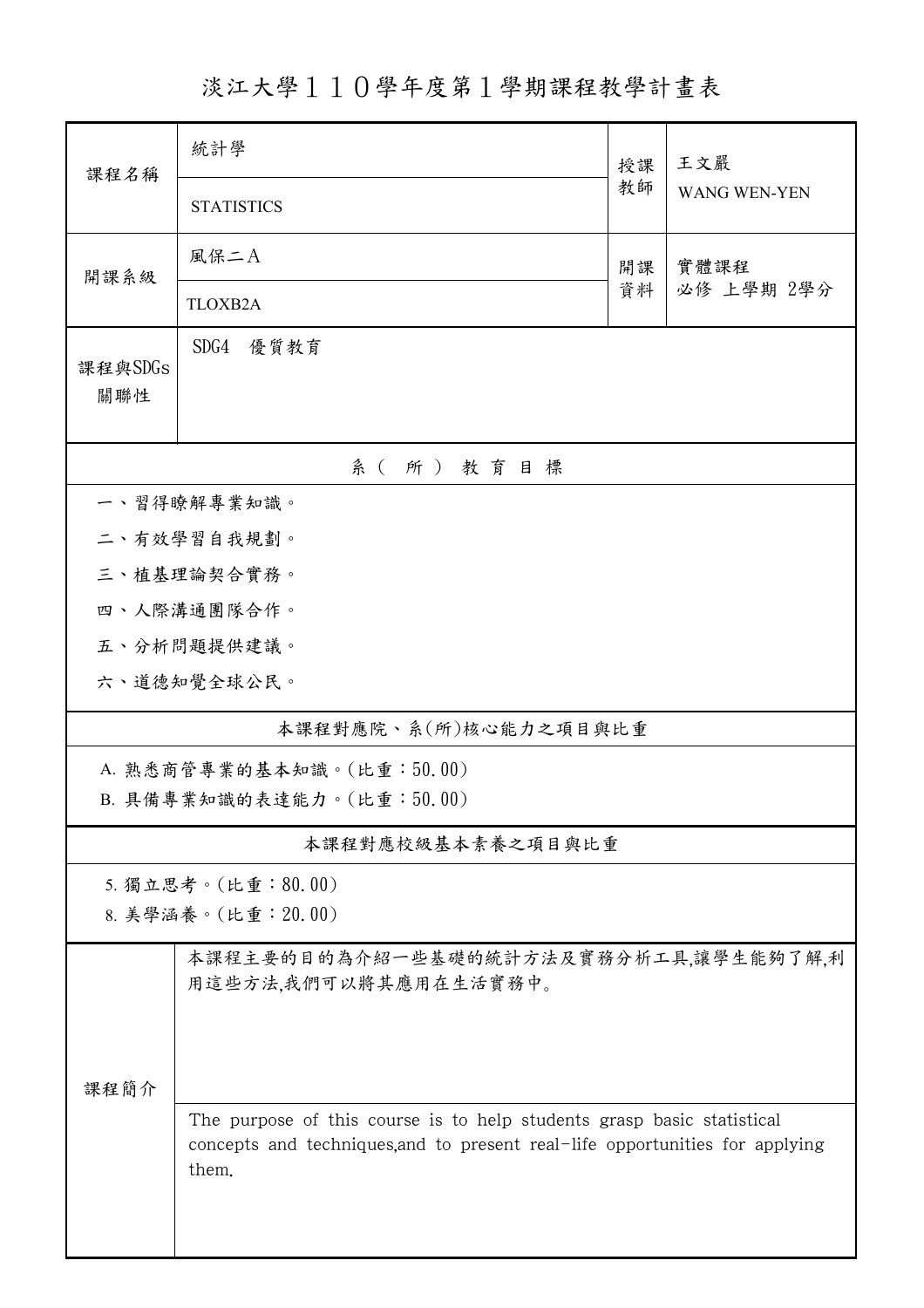## 本課程教學目標與認知、情意、技能目標之對應

將課程教學目標分別對應「認知(Cognitive)」、「情意(Affective)」與「技能(Psychomotor)」 的各目標類型。

一、認知(Cognitive):著重在該科目的事實、概念、程序、後設認知等各類知識之學習。

二、情意(Affective):著重在該科目的興趣、倫理、態度、信念、價值觀等之學習。

三、技能(Psychomotor):著重在該科目的肢體動作或技術操作之學習。

| 序<br>號         | 教學目標(中文)                     |                                    |            | 教學目標(英文)                                                      |      |  |  |  |
|----------------|------------------------------|------------------------------------|------------|---------------------------------------------------------------|------|--|--|--|
| $\mathbf{1}$   | 了解統計概念與方法                    |                                    |            | To grasp statistical concepts and methods                     |      |  |  |  |
| $\overline{2}$ | 了解機率概念與機率分配                  |                                    |            | To grasp probability concepts and probability<br>distribution |      |  |  |  |
| 3              | 了解抽樣概念與抽樣分配                  |                                    |            | To grasp sampling concepts and sampling<br>distribution       |      |  |  |  |
|                | 教學目標之目標類型、核心能力、基本素養教學方法與評量方式 |                                    |            |                                                               |      |  |  |  |
| 序號             | 目標類型                         | 院、系 $(\text{m})$<br>核心能力           | 校級<br>基本素養 | 教學方法                                                          | 評量方式 |  |  |  |
| $\mathbf{1}$   | 認知                           | AB                                 | 58         | 講述                                                            | 作業   |  |  |  |
| 2              | 認知                           | AB                                 | 58         | 講述                                                            | 作業   |  |  |  |
| 3              | 認知                           | AB                                 | 58         | 講述                                                            | 作業   |  |  |  |
|                | 授課進度表                        |                                    |            |                                                               |      |  |  |  |
| 週次             | 日期起訖                         |                                    |            | 內 容 (Subject/Topics)                                          | 備註   |  |  |  |
| 1              | $110/09/22$ ~<br>110/09/28   | Introduction to Statistics         |            |                                                               |      |  |  |  |
| $\overline{2}$ | $110/09/29$ ~<br>110/10/05   | Descriptive Statistics             |            |                                                               |      |  |  |  |
| 3              | $110/10/06$ ~<br>110/10/12   | Descriptive Statistics             |            |                                                               |      |  |  |  |
| 4              | $110/10/13$ ~<br>110/10/19   | Probability                        |            |                                                               |      |  |  |  |
| 5              | $110/10/20$ ~<br>110/10/26   | Probability                        |            |                                                               |      |  |  |  |
| 6              | $110/10/27$ ~<br>110/11/02   | Probability                        |            |                                                               |      |  |  |  |
| 7              | $110/11/03$ ~<br>110/11/09   | Discrete Probability Distributions |            |                                                               |      |  |  |  |
| 8              | $110/11/10$ ~<br>110/11/16   | Discrete Probability Distributions |            |                                                               |      |  |  |  |
| 9              | $110/11/17$ ~<br>110/11/23   | 期中考試週                              |            |                                                               |      |  |  |  |
| 10             | $110/11/24$ ~<br>110/11/30   | Normal Probability Distributions   |            |                                                               |      |  |  |  |
| 11             | $110/12/01$ ~<br>110/12/07   | Normal Probability Distributions   |            |                                                               |      |  |  |  |